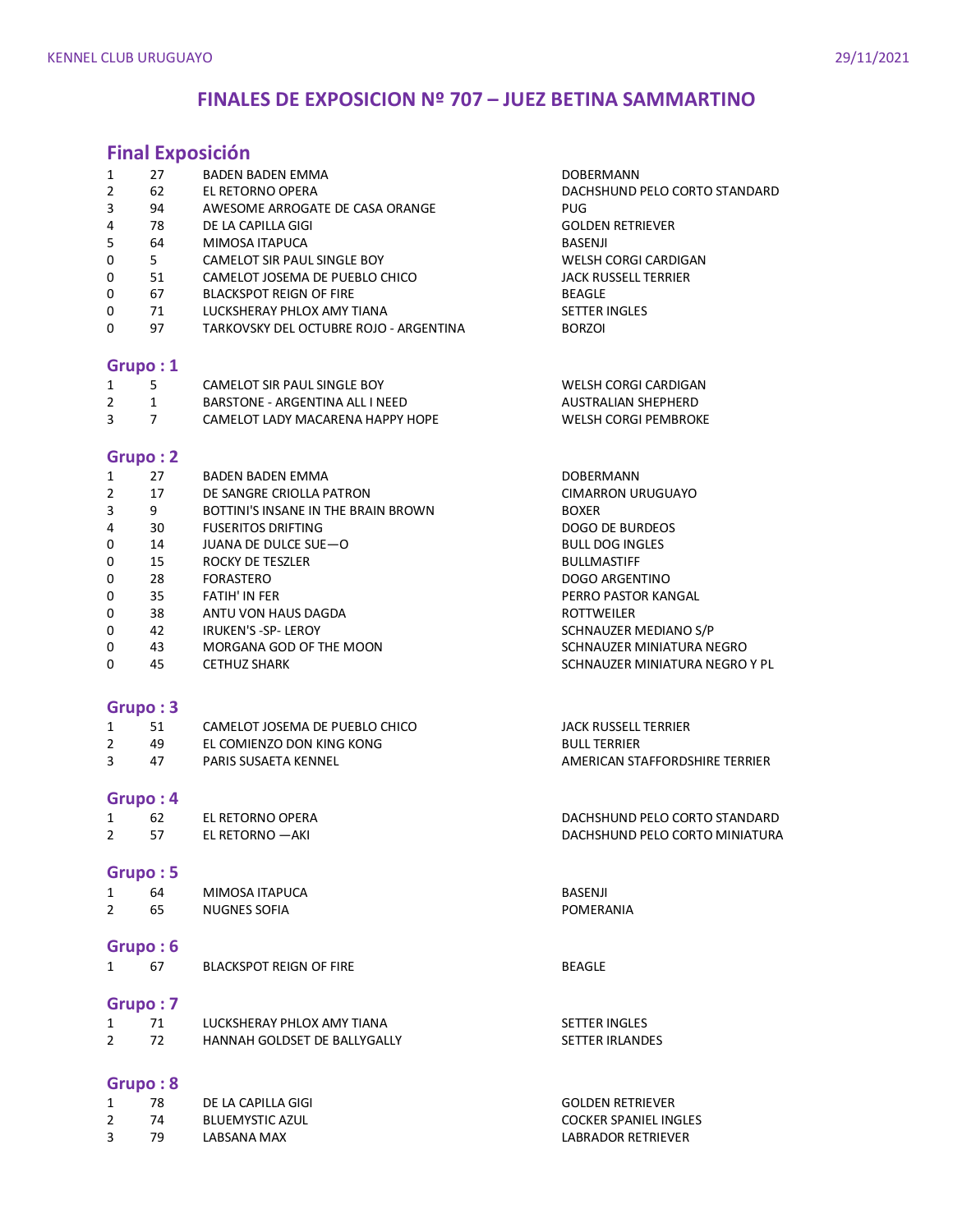### **Grupo : 9**

| 94 | AWESOME ARROGATE DE CASA ORANGE | PUG                    |
|----|---------------------------------|------------------------|
| 86 | TOTA DULCE SUE—O                | <b>BULLDOG FRANCES</b> |

3 95 BLUEKEN'S WONDER SHIH-TZU

#### **Grupo : 10**

| 97  | TARKOVSKY DEL OCTUBRE ROJO - ARGENTINA | <b>BORZOI</b>  |  |
|-----|----------------------------------------|----------------|--|
| 108 | LYON'S BRIGITTE                        | <b>WHIPPFT</b> |  |
| 100 | DESDE EL SUR VINICIUS DE MORAES        | LEBREL AFGANO  |  |

# **Final Exposición Jóvenes**

| 1<br>$\overline{2}$<br>3<br>4 | 75<br>95<br>102<br>58 | <b>BURSTOCK'S ERIKA</b><br><b>BLUEKEN'S WONDER</b><br>OF KARIS HOPE RUTTILA<br>EL RETORNO SAID | <b>COCKER SPANIEL INGLES</b><br>SHIH-TZU<br><b>LEBREL AFGANO</b><br>DACHSHUND PELO CORTO STANDARD |
|-------------------------------|-----------------------|------------------------------------------------------------------------------------------------|---------------------------------------------------------------------------------------------------|
| 5                             | 29                    | TIMBO DE ESCOCANES                                                                             | <b>DOGO DE BURDEOS</b>                                                                            |
| 0                             | $\mathbf{1}$          | BARSTONE - ARGENTINA ALL I NEED                                                                | AUSTRALIAN SHEPHERD                                                                               |
| 0                             | 54                    | CITYBELL'S - ARGENTINA BRUJA                                                                   | <b>JACK RUSSELL TERRIER</b>                                                                       |
| 0                             | 65                    | <b>NUGNES SOFIA</b>                                                                            | POMERANIA                                                                                         |
| 0                             | 67                    | <b>BLACKSPOT REIGN OF FIRE</b>                                                                 | <b>BEAGLE</b>                                                                                     |
|                               | Grupo: 1              |                                                                                                |                                                                                                   |
| $\mathbf{1}$                  | $\mathbf{1}$          | BARSTONE - ARGENTINA ALL I NEED                                                                | <b>AUSTRALIAN SHEPHERD</b>                                                                        |
| $\overline{2}$                | $\overline{7}$        | CAMELOT LADY MACARENA HAPPY HOPE                                                               | <b>WELSH CORGI PEMBROKE</b>                                                                       |
|                               | Grupo: 2              |                                                                                                |                                                                                                   |
| $\mathbf{1}$                  | 29                    | TIMBO DE ESCOCANES                                                                             | DOGO DE BURDEOS                                                                                   |
| $\overline{2}$                | 14                    | JUANA DE DULCE SUE-O                                                                           | <b>BULL DOG INGLES</b>                                                                            |
| 3                             | 19                    | DEL RASTRO AMARU                                                                               | <b>CIMARRON URUGUAYO</b>                                                                          |
| 4                             | 24                    | <b>BURSTOCK'S BLOCK</b>                                                                        | DOBERMANN                                                                                         |
| 0                             | 15                    | ROCKY DE TESZLER                                                                               | <b>BULLMASTIFF</b>                                                                                |
| 0                             | 43                    | MORGANA GOD OF THE MOON                                                                        | SCHNAUZER MINIATURA NEGRO                                                                         |
| 0                             | 45                    | <b>CETHUZ SHARK</b>                                                                            | SCHNAUZER MINIATURA NEGRO Y PL                                                                    |
|                               | Grupo: 3              |                                                                                                |                                                                                                   |
| $\mathbf{1}$                  | 54                    | CITYBELL'S - ARGENTINA BRUJA                                                                   | <b>JACK RUSSELL TERRIER</b>                                                                       |
| $\overline{2}$                | 48                    | KENTAKE GEO IOTAKE TATANKA                                                                     | <b>BULL TERRIER</b>                                                                               |
|                               | Grupo: 4              |                                                                                                |                                                                                                   |
| $\mathbf{1}$                  | 58                    | EL RETORNO SAID                                                                                | DACHSHUND PELO CORTO STANDARD                                                                     |
| $\overline{2}$                | 57                    | EL RETORNO - AKI                                                                               | DACHSHUND PELO CORTO MINIATURA                                                                    |
|                               | Grupo: 5              |                                                                                                |                                                                                                   |
| $\mathbf{1}$                  | 65                    | <b>NUGNES SOFIA</b>                                                                            | POMERANIA                                                                                         |
|                               | Grupo: 6              |                                                                                                |                                                                                                   |
| 1                             | 67                    | <b>BLACKSPOT REIGN OF FIRE</b>                                                                 | <b>BEAGLE</b>                                                                                     |
|                               |                       |                                                                                                |                                                                                                   |
|                               | Grupo: 8              |                                                                                                |                                                                                                   |
|                               | 75                    | <b>BURSTOCK'S ERIKA</b>                                                                        | <b>COCKER SPANIEL INGLES</b>                                                                      |
| $\overline{2}$                | 77                    | DE LA CAPILLA XENXO                                                                            | <b>GOLDEN RETRIEVER</b>                                                                           |
|                               | Grupo: 9              |                                                                                                |                                                                                                   |
| $\mathbf{1}$                  | 95                    | <b>BLUEKEN'S WONDER</b>                                                                        | SHIH-TZU                                                                                          |
| $\overline{2}$                | 82                    | SAINT FRENCH ANDER                                                                             | <b>BULLDOG FRANCES</b>                                                                            |
|                               | Grupo: 10             |                                                                                                |                                                                                                   |
| $\mathbf{1}$                  | 102                   | OF KARIS HOPE RUTTILA                                                                          | LEBREL AFGANO                                                                                     |
| $\overline{2}$                | 96                    | <b>GOADHA AUNTSMAN</b>                                                                         | <b>BORZOI</b>                                                                                     |
| 3                             | 104                   | LYON'S LA ROSALIA                                                                              | <b>WHIPPET</b>                                                                                    |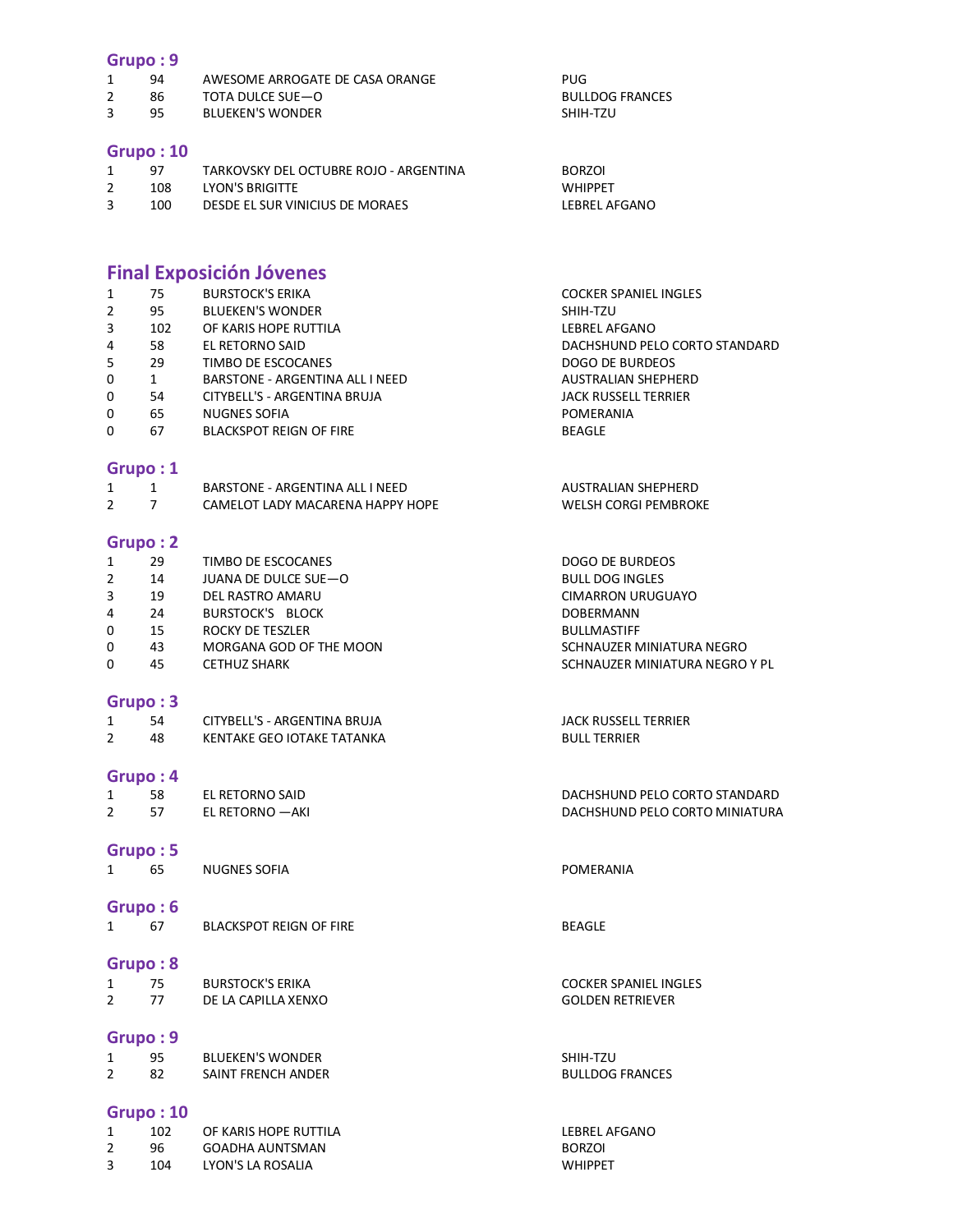# **Final Exposición Cachorros**

| 1 | 116 | DE SANGRE CRIOLLA SAIDYS             | CIMARRON URUGUAYO              |
|---|-----|--------------------------------------|--------------------------------|
| 2 | 122 | EL RETORNO OLIMPIA                   | DACHSHUND PELO CORTO MINIATURA |
| 3 | 130 | <b>GIRALDITA'S COVER GIRL</b>        | PUG.                           |
| 4 | 129 | SOCIOS Y SABUESOS RIHANNA            | <b>PAPILLON</b>                |
| 5 | 119 | ANGARD FOSSA DEI LEONI               | <b>DOBERMANN</b>               |
| 0 | 110 | PITANGA BELUA CASA DE CRIA           | <b>AUSTRALIAN SHEPHERD</b>     |
| 0 | 111 | REAL POWER SHEEPDOG ZOE DE LA PITUCA | <b>BORDER COLLIE</b>           |
| 0 | 113 | CHESTER DI MASTINES DE PIRIA         | <b>BULL DOG INGLES</b>         |
| 0 | 120 | CAPITAN DE MIA HOUSE                 | DOGO DE BURDEOS                |
| 0 | 123 | LYON'S RIO                           | BASENJI                        |
| 0 | 125 | ENKI LEWCZUK SHEPPARD & SHEPPARD     | <b>BULLDOG FRANCES</b>         |
| 0 | 131 | EL TUKZAR'S KARAMAN HI               | LEBREL AFGANO                  |
|   |     |                                      |                                |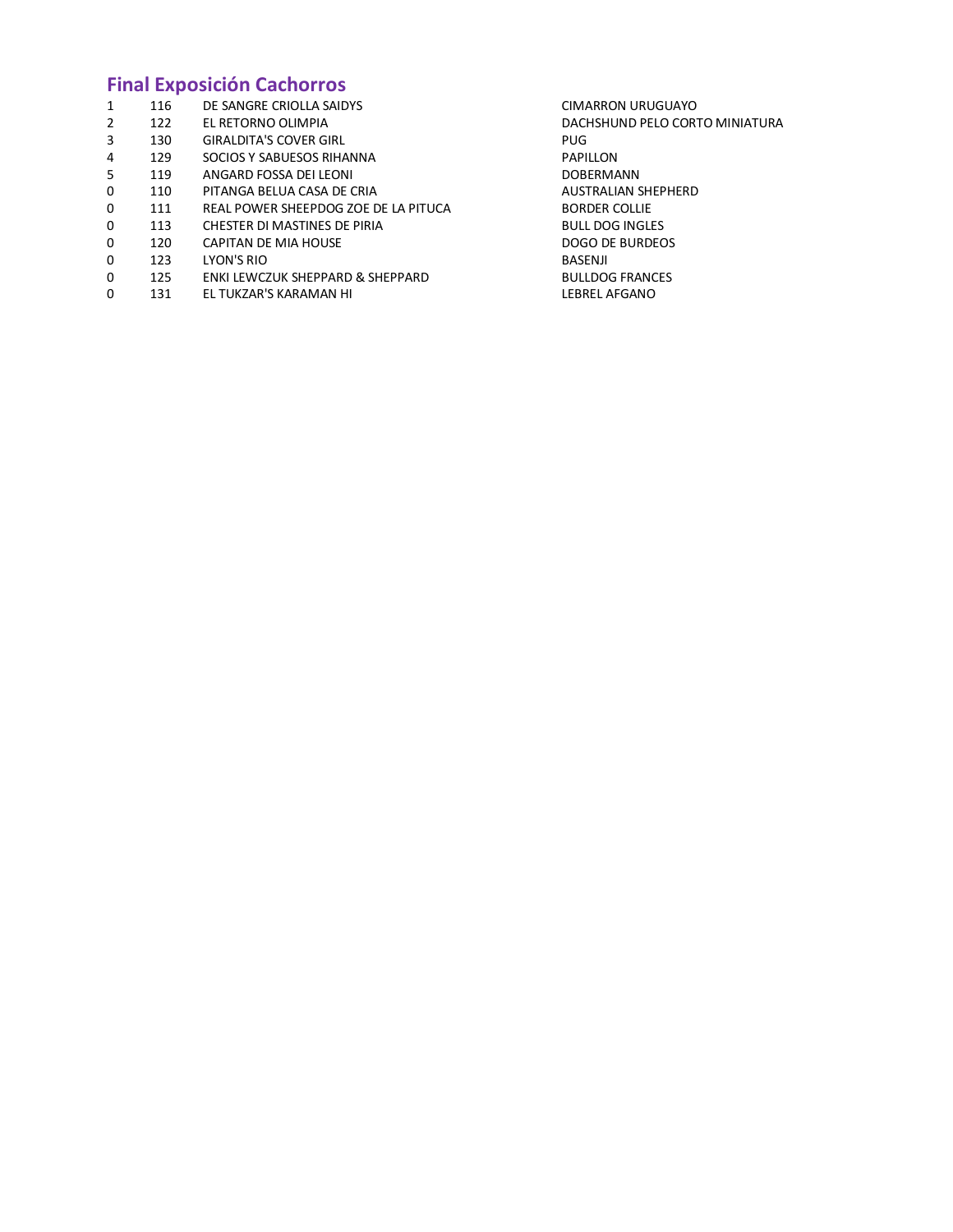# **FINALES DE EXPOSICION Nº 708 – JUEZ GERARDO PAOLUCCI**

## **Final Exposición**

| 1<br>2<br>3<br>4<br>5<br>0<br>0<br>0<br>0<br>0 | 8<br>64<br>62<br>78<br>94<br>$\overline{2}$<br>47<br>68<br>71<br>106 | <b>Z FOR EVER XINGU</b><br>MIMOSA ITAPUCA<br>EL RETORNO OPERA<br>DE LA CAPILLA GIGI<br>AWESOME ARROGATE DE CASA ORANGE<br>ALYESKA ANNIKASPACK - ARGENTINA<br>PARIS SUSAETA KENNEL<br>ECHOES IN RAIN GWYNETH<br>LUCKSHERAY PHLOX AMY TIANA<br>DRAGONFLY'S MOONOVER SAAVANNAH | <b>BOXER</b><br><b>BASENJI</b><br>DACHSHUND PELO CORTO STANDARD<br><b>GOLDEN RETRIEVER</b><br><b>PUG</b><br>AUSTRALIAN SHEPHERD<br>AMERICAN STAFFORDSHIRE TERRIER<br><b>BEAGLE</b><br><b>SETTER INGLES</b><br><b>WHIPPET</b> |
|------------------------------------------------|----------------------------------------------------------------------|-----------------------------------------------------------------------------------------------------------------------------------------------------------------------------------------------------------------------------------------------------------------------------|------------------------------------------------------------------------------------------------------------------------------------------------------------------------------------------------------------------------------|
|                                                |                                                                      |                                                                                                                                                                                                                                                                             |                                                                                                                                                                                                                              |
|                                                | Grupo: 1                                                             |                                                                                                                                                                                                                                                                             |                                                                                                                                                                                                                              |
| 1<br>$\overline{2}$                            | $\overline{2}$<br>5                                                  | ALYESKA ANNIKASPACK - ARGENTINA<br>CAMELOT SIR PAUL SINGLE BOY                                                                                                                                                                                                              | AUSTRALIAN SHEPHERD<br>WELSH CORGI CARDIGAN                                                                                                                                                                                  |
|                                                | Grupo: 2                                                             |                                                                                                                                                                                                                                                                             |                                                                                                                                                                                                                              |
| 1                                              | 8                                                                    | <b>Z FOR EVER XINGU</b>                                                                                                                                                                                                                                                     | <b>BOXER</b>                                                                                                                                                                                                                 |
| 2                                              | 28                                                                   | <b>FUSERITOS DRIFTING</b>                                                                                                                                                                                                                                                   | <b>DOGO DE BURDEOS</b>                                                                                                                                                                                                       |
| 3                                              | 19                                                                   | DEL RASTRO AMARU                                                                                                                                                                                                                                                            | <b>CIMARRON URUGUAYO</b>                                                                                                                                                                                                     |
| 4                                              | 27                                                                   | <b>BADEN BADEN EMMA</b>                                                                                                                                                                                                                                                     | <b>DOBERMANN</b>                                                                                                                                                                                                             |
| 0                                              | 12                                                                   | BERLIN COLINAS DEL MIRADOR                                                                                                                                                                                                                                                  | <b>BULL DOG INGLES</b>                                                                                                                                                                                                       |
| 0                                              | 15                                                                   | ROCKY DE TESZLER                                                                                                                                                                                                                                                            | <b>BULLMASTIFF</b>                                                                                                                                                                                                           |
| 0                                              | 30                                                                   | FORASTERO                                                                                                                                                                                                                                                                   | <b>DOGO ARGENTINO</b>                                                                                                                                                                                                        |
| 0                                              | 35                                                                   | FATIH' IN FER                                                                                                                                                                                                                                                               | PERRO PASTOR KANGAL                                                                                                                                                                                                          |
| 0                                              | 38                                                                   | ANTU VON HAUS DAGDA                                                                                                                                                                                                                                                         | ROTTWEILER                                                                                                                                                                                                                   |
| 0                                              | 42                                                                   | IRUKEN'S -SP- LEROY                                                                                                                                                                                                                                                         | SCHNAUZER MEDIANO S/P                                                                                                                                                                                                        |
| 0                                              | 43                                                                   | MORGANA GOD OF THE MOON                                                                                                                                                                                                                                                     | SCHNAUZER MINIATURA NEGRO                                                                                                                                                                                                    |
| 0                                              | 45                                                                   | <b>CETHUZ SHARK</b>                                                                                                                                                                                                                                                         | SCHNAUZER MINIATURA NEGRO Y PL                                                                                                                                                                                               |
|                                                | Grupo: 3                                                             |                                                                                                                                                                                                                                                                             |                                                                                                                                                                                                                              |
| 1                                              | 47                                                                   | PARIS SUSAETA KENNEL                                                                                                                                                                                                                                                        | AMERICAN STAFFORDSHIRE TERRIER                                                                                                                                                                                               |
| 2                                              | 54                                                                   | CITYBELL'S - ARGENTINA BRUJA                                                                                                                                                                                                                                                | <b>JACK RUSSELL TERRIER</b>                                                                                                                                                                                                  |
| 3                                              | 48                                                                   | KENTAKE GEO IOTAKE TATANKA                                                                                                                                                                                                                                                  | <b>BULL TERRIER</b>                                                                                                                                                                                                          |
|                                                | Grupo: 4                                                             |                                                                                                                                                                                                                                                                             |                                                                                                                                                                                                                              |
| 1                                              | 62                                                                   | EL RETORNO OPERA                                                                                                                                                                                                                                                            | DACHSHUND PELO CORTO STANDARD                                                                                                                                                                                                |
| $\overline{2}$                                 | 57                                                                   | EL RETORNO - AKI                                                                                                                                                                                                                                                            | DACHSHUND PELO CORTO MINIATURA                                                                                                                                                                                               |
|                                                | Grupo: 5                                                             |                                                                                                                                                                                                                                                                             |                                                                                                                                                                                                                              |
| 1                                              | 64                                                                   | MIMOSA ITAPUCA                                                                                                                                                                                                                                                              | <b>BASENJI</b>                                                                                                                                                                                                               |
| $\overline{2}$                                 | 65                                                                   | <b>NUGNES SOFIA</b>                                                                                                                                                                                                                                                         | POMERANIA                                                                                                                                                                                                                    |
|                                                | Grupo: 6                                                             |                                                                                                                                                                                                                                                                             |                                                                                                                                                                                                                              |
| $\mathbf{1}$                                   | 68                                                                   | <b>ECHOES IN RAIN GWYNETH</b>                                                                                                                                                                                                                                               | <b>BEAGLE</b>                                                                                                                                                                                                                |
|                                                | Grupo: 7                                                             |                                                                                                                                                                                                                                                                             |                                                                                                                                                                                                                              |
| $\mathbf{1}$                                   | 71                                                                   | LUCKSHERAY PHLOX AMY TIANA                                                                                                                                                                                                                                                  | <b>SETTER INGLES</b>                                                                                                                                                                                                         |
| $\overline{2}$                                 | 72                                                                   | HANNAH GOLDSET DE BALLYGALLY                                                                                                                                                                                                                                                | <b>SETTER IRLANDES</b>                                                                                                                                                                                                       |
|                                                | Grupo: 8                                                             |                                                                                                                                                                                                                                                                             |                                                                                                                                                                                                                              |
| 1                                              | 78                                                                   | DE LA CAPILLA GIGI                                                                                                                                                                                                                                                          | <b>GOLDEN RETRIEVER</b>                                                                                                                                                                                                      |
| $\overline{2}$                                 | 74                                                                   | <b>BLUEMYSTIC AZUL</b>                                                                                                                                                                                                                                                      | <b>COCKER SPANIEL INGLES</b>                                                                                                                                                                                                 |
| 3                                              | 81                                                                   | LABSANA SARAH                                                                                                                                                                                                                                                               | LABRADOR RETRIEVER                                                                                                                                                                                                           |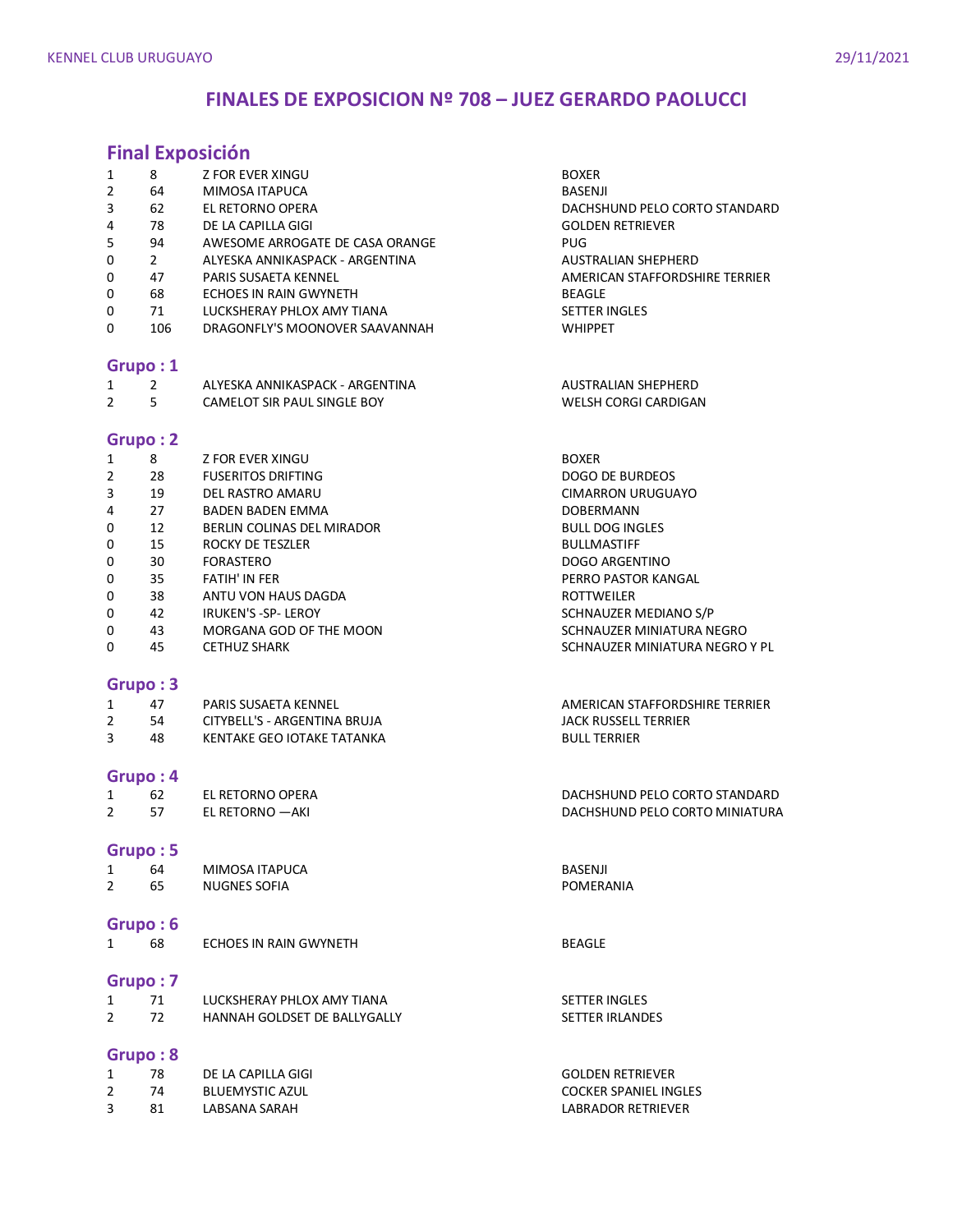#### **Grupo : 9**

|  | AWESOME ARROGATE DE CASA ORANGE | PUG |
|--|---------------------------------|-----|
|  | <b>BULLEVENIC MUONIBER</b>      | .   |

2 95 BLUEKEN'S WONDER<br>3 89 HIJOS DEL LEGADO ORNELLA SHIM-SHIM-SHIM-SHIM-TZU 89 HIJOS DEL LEGADO ORNELLA

#### **Grupo : 10**

| 106 | DRAGONFLY'S MOONOVER SAAVANNAH         | <b>WHIPPFT</b> |
|-----|----------------------------------------|----------------|
| 97  | TARKOVSKY DEL OCTUBRE ROJO - ARGENTINA | BORZOI         |
| 100 | DESDE EL SUR VINICIUS DE MORAES        | LEBREL A       |

## **Final Exposición Jóvenes**

| $\mathbf{1}$   | 61  | EL RETORNO RITA                 | DACHSHUND PELO CORTO STANDARD |
|----------------|-----|---------------------------------|-------------------------------|
| $\overline{2}$ | 75  | <b>BURSTOCK'S ERIKA</b>         | <b>COCKER SPANIEL INGLES</b>  |
| 3              | 19  | DEL RASTRO AMARU                | <b>CIMARRON URUGUAYO</b>      |
| 4              | 95  | <b>BLUEKEN'S WONDER</b>         | SHIH-TZU                      |
| 5              | 67  | <b>BLACKSPOT REIGN OF FIRE</b>  | <b>BEAGLE</b>                 |
| 0              | 1   | BARSTONE - ARGENTINA ALL I NEED | <b>AUSTRALIAN SHEPHERD</b>    |
| 0              | 54  | CITYBELL'S - ARGENTINA BRUJA    | JACK RUSSELL TERRIER          |
| 0              | 65  | <b>NUGNES SOFIA</b>             | POMERANIA                     |
| 0              | 104 | LYON'S LA ROSALIA               | <b>WHIPPET</b>                |
|                |     |                                 |                               |

#### **Grupo : 1**

|  | BARSTONE - ARGENTINA ALL I NEED |
|--|---------------------------------|
|  |                                 |

#### **Grupo : 2**

| 1 | 19 | DEL RASTRO AMARU        | <b>CIMARRON URUGUAYO</b>       |
|---|----|-------------------------|--------------------------------|
| 2 | 29 | TIMBO DE ESCOCANES      | DOGO DE BURDEOS                |
| 3 | 15 | ROCKY DE TESZLER        | <b>BULLMASTIFF</b>             |
| 4 | 24 | <b>BURSTOCK'S BLOCK</b> | <b>DOBERMANN</b>               |
| 0 | 14 | JUANA DE DULCE SUE-O    | <b>BULL DOG INGLES</b>         |
| 0 | 43 | MORGANA GOD OF THE MOON | SCHNAUZER MINIATURA NEGRO      |
| 0 | 45 | CETHUZ SHARK            | SCHNAUZER MINIATURA NEGRO Y PL |

#### **Grupo : 3**

| 54 | CITYBELL'S - ARGENTINA BRUJA | JACK RUSSELL TERRIER |
|----|------------------------------|----------------------|
| 48 | KENTAKE GEO IOTAKE TATANKA   | <b>BULL TERRIER</b>  |

#### **Grupo : 4**

1 61 EL RETORNO RITA DACHSHUND PELO CORTO STANDARD 2 57 EL RETORNO —AKI

#### **Grupo : 5**

1 65 NUGNES SOFIA **POMERANIA** 

#### **Grupo : 6**

1 67 BLACKSPOT REIGN OF FIRE BEAGLE

### **Grupo : 8**

|   | 75 | <b>BURSTOCK'S ERIKA</b> |
|---|----|-------------------------|
| 2 | 77 | DE LA CAPILLA XENXO     |

### **Grupo : 9**

1 95 BLUEKEN'S WONDER SHIH-TZU

#### **Grupo : 10**

| 104 | LYON'S LA ROSALIA     | <b>WHIPPFT</b> |
|-----|-----------------------|----------------|
| 96. | GOADHA AUNTSMAN       | <b>BORZOI</b>  |
| 102 | OF KARIS HOPE RUTTILA | LEBREL AFGANO  |

LEBREL AFGANO

AUSTRALIAN SHEPHERD

#### COCKER SPANIEL INGLES 2 77 DE LA CAPITALIA COLDEN RETRIEVER